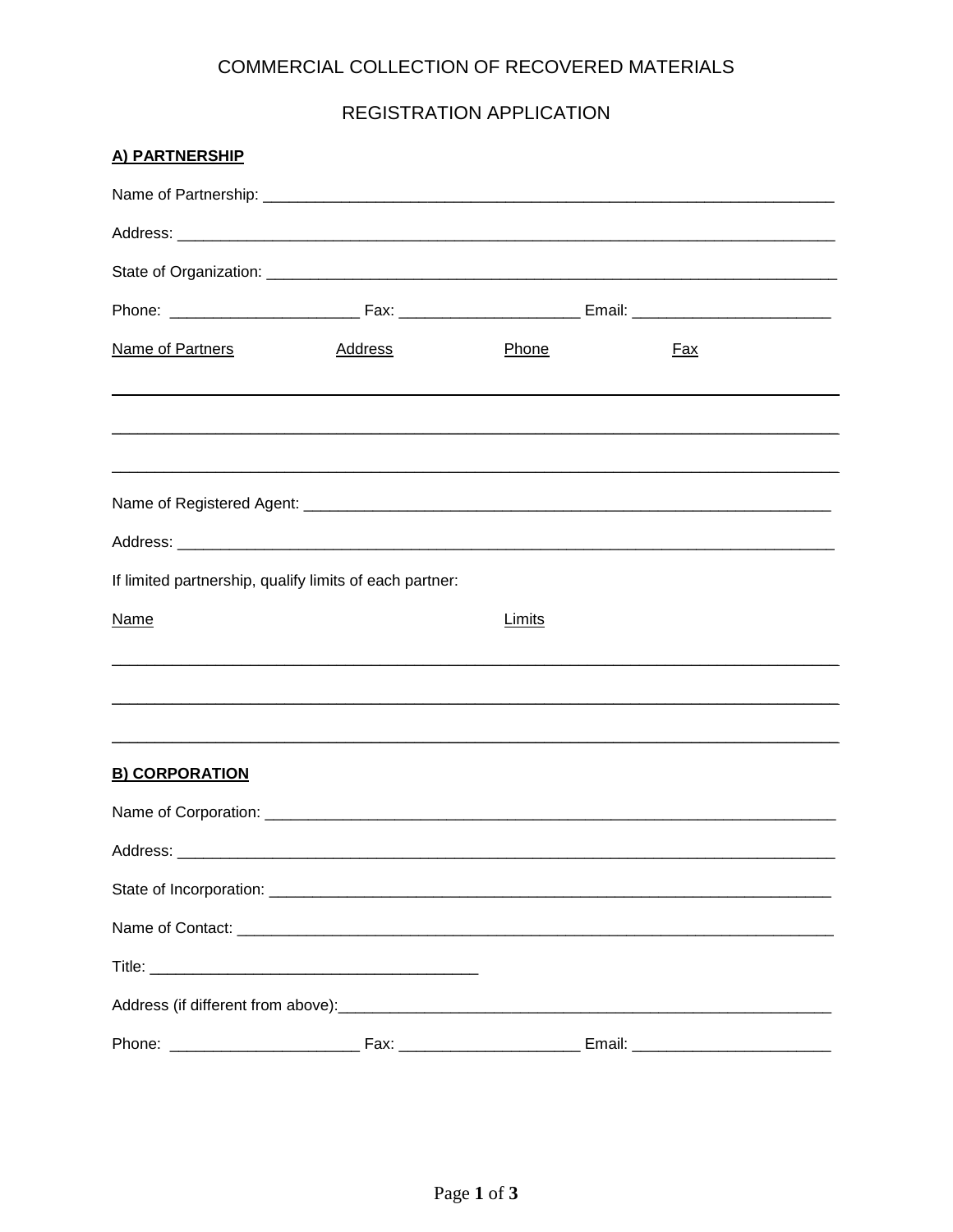## COMMERCIAL COLLECTION OF RECOVERED MATERIALS

## REGISTRATION APPLICATION

| <b>B) CORPORATION (Continued)</b><br>List other corporate officers:            |         |       |                                                                 |  |
|--------------------------------------------------------------------------------|---------|-------|-----------------------------------------------------------------|--|
| Title:                                                                         | Address | Phone | <b>Fax</b>                                                      |  |
|                                                                                |         |       |                                                                 |  |
|                                                                                |         |       |                                                                 |  |
|                                                                                |         |       |                                                                 |  |
|                                                                                |         |       |                                                                 |  |
|                                                                                |         |       |                                                                 |  |
|                                                                                |         |       |                                                                 |  |
| C) PUBLICLY HELD CORPORATION (twenty five or more stockholders)                |         |       |                                                                 |  |
|                                                                                |         |       |                                                                 |  |
|                                                                                |         |       |                                                                 |  |
|                                                                                |         |       |                                                                 |  |
| D) SOLE PROPRIETORSHIP                                                         |         |       |                                                                 |  |
|                                                                                |         |       |                                                                 |  |
|                                                                                |         |       |                                                                 |  |
|                                                                                |         |       |                                                                 |  |
| Owner/Operator's Name:                                                         |         |       |                                                                 |  |
|                                                                                |         |       |                                                                 |  |
| PLEASE ATTACH THE FOLLOWING DOCUMENTATION:                                     |         |       | <b>PLEASE CHECK IF</b><br><b>DOCUMENT IS</b><br><b>ENCLOSED</b> |  |
| Proof of current corporate standing.<br>$\bullet$                              |         |       |                                                                 |  |
| List of all officers' form the State of Incorporation. If foreign<br>$\bullet$ |         |       |                                                                 |  |

| in the State of Florida.                                                        |  |
|---------------------------------------------------------------------------------|--|
| If fictitious name, proof of registration.                                      |  |
| • Copy of the recovered materials certification under Section 403.7046,<br>F.S. |  |

corporation, information certifying applicant is qualified to do business